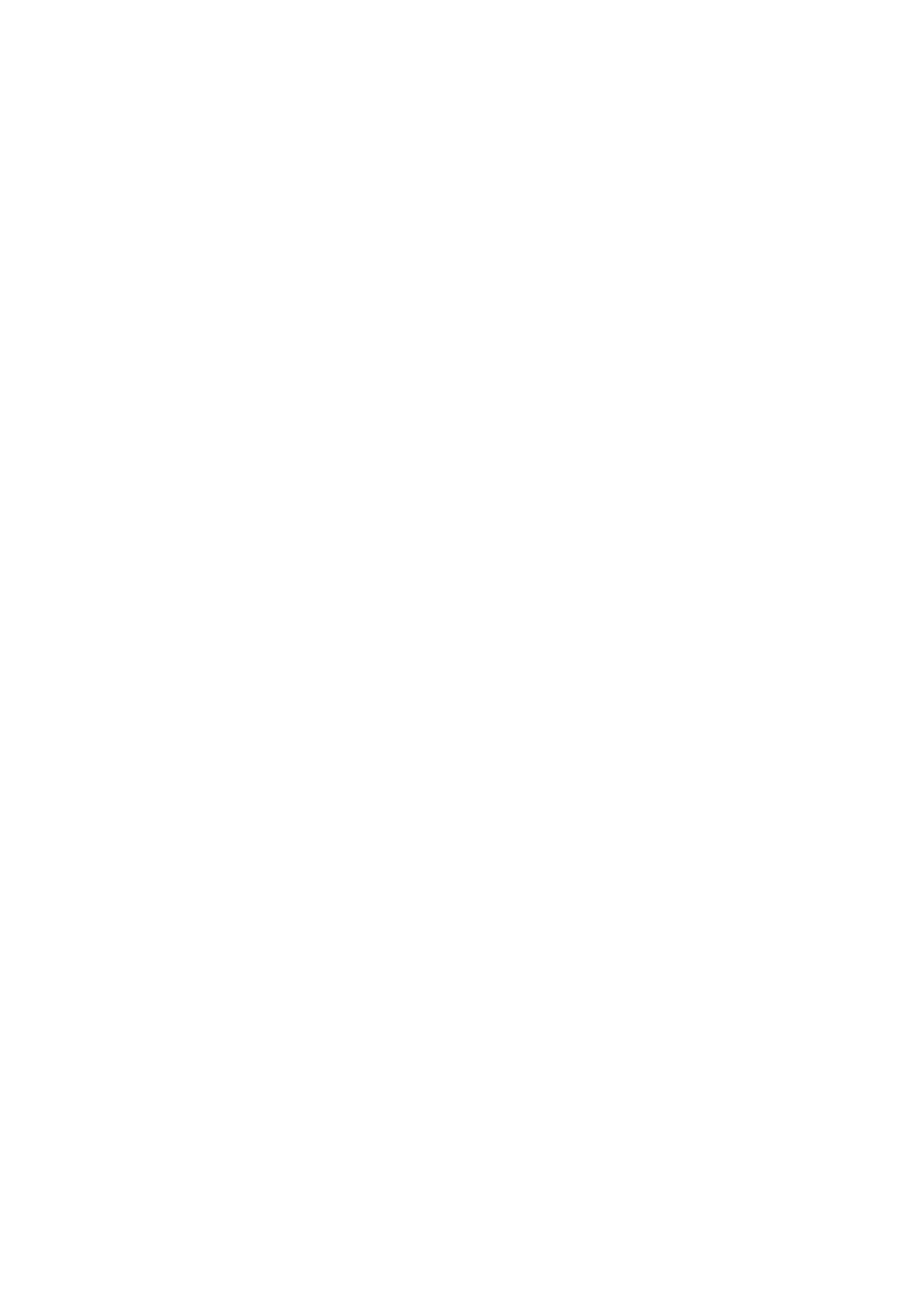## **Contents**

|     |                                                    | 1                                                                                                                                               |
|-----|----------------------------------------------------|-------------------------------------------------------------------------------------------------------------------------------------------------|
|     |                                                    | $\overline{2}$                                                                                                                                  |
|     |                                                    | $\overline{2}$                                                                                                                                  |
| 5.1 | <b>Installing ShipRight</b>                        | 2                                                                                                                                               |
| 5.2 | <b>Entering User Information for a new licence</b> | 2                                                                                                                                               |
| 5.3 | <b>Activating a licence</b>                        | 3                                                                                                                                               |
| 5.4 | Checking the status of a licence                   | 4                                                                                                                                               |
|     |                                                    | <b>Introduction</b><br><b>New features</b><br><b>Major bug fixes</b><br><b>Known limitations</b><br><b>How to register a ShipRight licences</b> |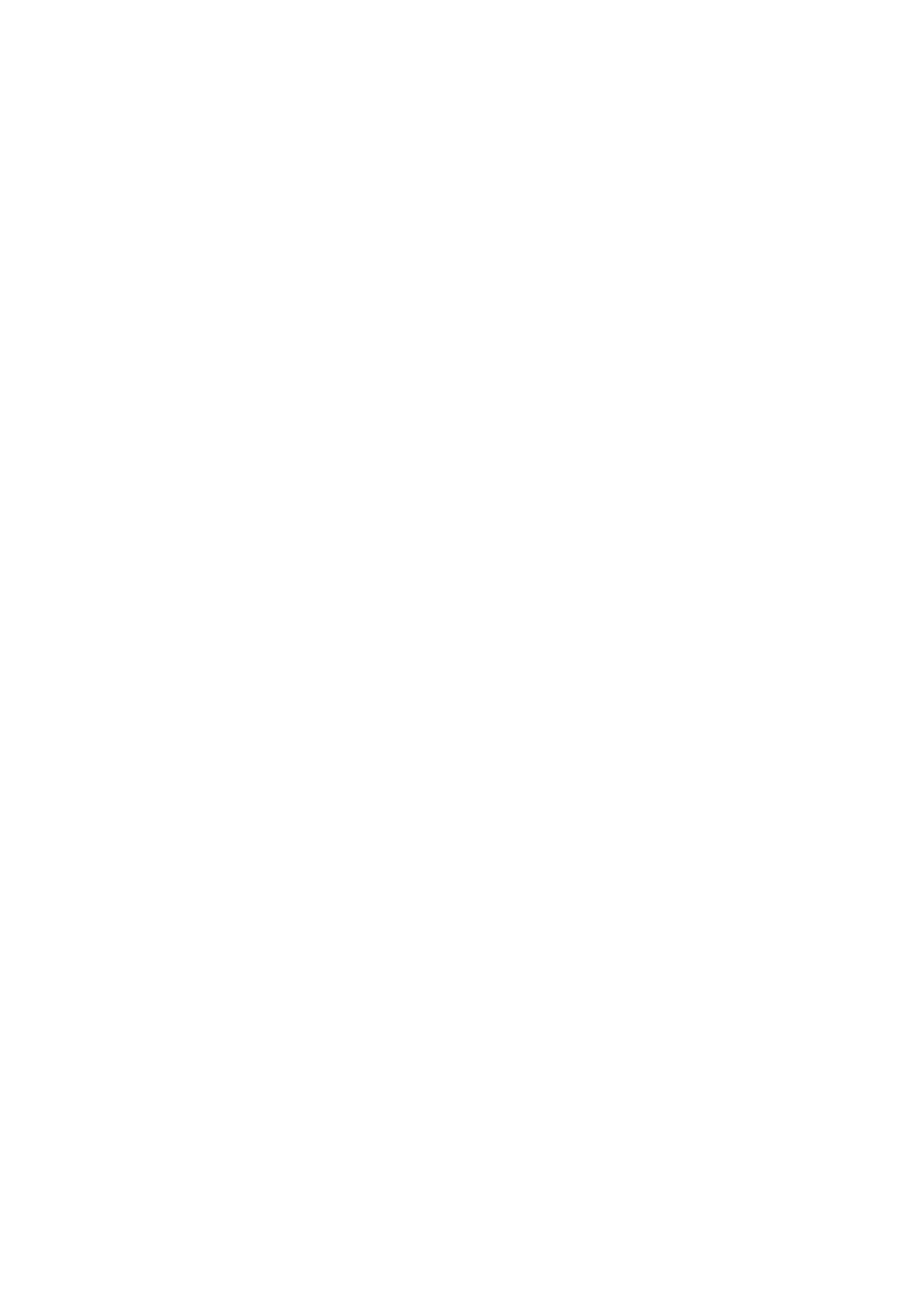### <span id="page-4-0"></span>1. Introduction

Dear ShipRight users,

We are proud to announce the update of ShipRight to cover the latest SDA procedures for gas ships, an updated function for hatch cover loading and buckling assessment, and an improved user experience for buckling analysis.

As ever, we welcome your feedback and feature requests at [es.support@lr.org](mailto:es.support@lr.org) to help to improve ShipRight.

ShipRight Team Lloyd's Register August 2020

### <span id="page-4-1"></span>2. New features

− Updated gas ship loading engine to support the global analysis as per the following SDA procedures:

- o Type A gas ships:
	- ShipRight Structural Design Assessment: Primary Hull and Cargo Tank Structure of Type A Tank Liquefied Gas Carriers, May 2019.
	- ShipRight Structural Design Assessment: Primary Hull and Cargo Tank Structure of Type A Tank Liquefied Gas Carriers, April 2020.
- o Type C gas ships: ShipRight Structural Design Assessment: Primary Hull and Cargo Tank Supporting Structure of Type C Liquefied Gas Carriers, May 2019.
- o Membrane LNG ships: ShipRight Structural Design Assessment: Procedure for Membrane Tank LNG Ships, April 2020.
- − Updated hatch cover loading and buckling assessment as per the following procedures:
	- o CSR BC&OT: Common Structural Rules for Bulk Carriers and Oil Tankers, IACS, 1st January 2020.
	- o UR S21: Evaluation of Scantlings of Hatch Covers and Hatch Coamings of Cargo Holds of Bulk Carriers, Ore Carriers and Combination Carriers, IACS, 1st May 2010.
	- UR S21A: Evaluation of Scantlings of Hatch Covers and Hatch Coamings and Closing Arrangements of Cargo Holds of Ships, IACS, 1st March 2019.
- − Improved user experience for buckling analysis.

### <span id="page-4-2"></span>3. Major bug fixes

- − Error when calculating the side of the panel where the pressure applies for L shape.
- − Error when writing out the unit bending moment when generating the loading for 3 cargo hold offshore analysis.
- − Error when calculating the transverse distribution factor for the corrective shear force load sets.
- − Error when detecting erroneous/corrupted buckling results.
- − Tanks loading utility reenabled.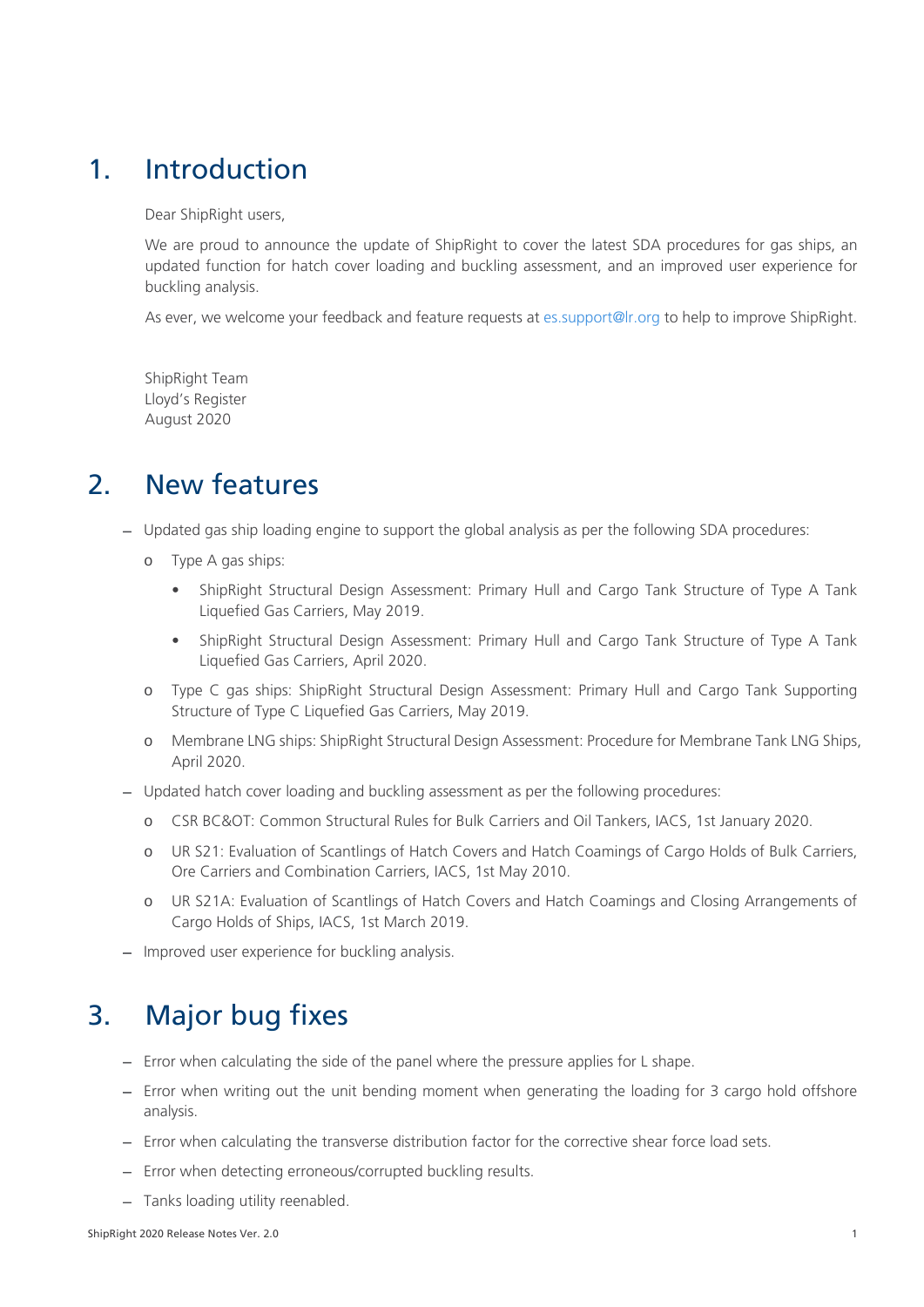- − Instability in the buckling GUI.
- − Inability to plot the Calculated Factor of Safety result parameter after running LR Buckle-II.

### <span id="page-5-0"></span>4. Known limitations

- − The Graphic View may not refresh itself at times. To overcome this, right click on the Graphic View and press the Escape key or change the view angle.
- − The following NASTRAN cards are not currently supported by the solver:
	- o RBE3
	- o ACCEL
- − Maximum limit of 200 load sets per load card.
- − The secondary stiffener buckling results, following the UR S21 or UR S21A procedures, cannot be directly calculated in ShipRight. However, selected data can be exported to a companion UR S21/S21A Excel spreadsheet to perform the secondary stiffener buckling calculations.
- − When multiple panels are selected, and the selected panels are a mixture of pillar and non-pillar panel types, the panel editor will display the non-pillar type layout and will be unable to display the full set of panel attributes for the pillar type panels that are selected. If multiple pillar type panels are to be selected, group the panels such that those selected contain only pillar type panels. The panel editor will then switch to the pillar-specific layout and the full set of panel attributes for the selected panels can be displayed.

### <span id="page-5-1"></span>5. How to register a ShipRight licences

#### <span id="page-5-2"></span>5.1 Installing ShipRight

ShipRight 2020 can be downloaded from the Lloyd's Register website here: [https://www.lr.org/en/shipright/.](https://www.lr.org/en/shipright/)

You will need to have Windows Power User or higher administrative rights to install the software and register a licence. If you uncertain about the user rights that you have on your computer, please confirm it with the IT Department in your organisation.

#### <span id="page-5-3"></span>5.2 Entering User Information for a new licence

You will be prompted to activate ShipRight the first time it starts. Please enter the user information in the ShipRight Licensing Dialog. This information and the hardware signatures on your machine will be used to generate a licence request file automatically. You can email this file to the ShipRight support team by clicking on the Email Request button. Alternatively, you can choose to save the request file by clicking on the Save Request button and send the file to [es.support@lr.org](mailto:es.support@lr.org) later.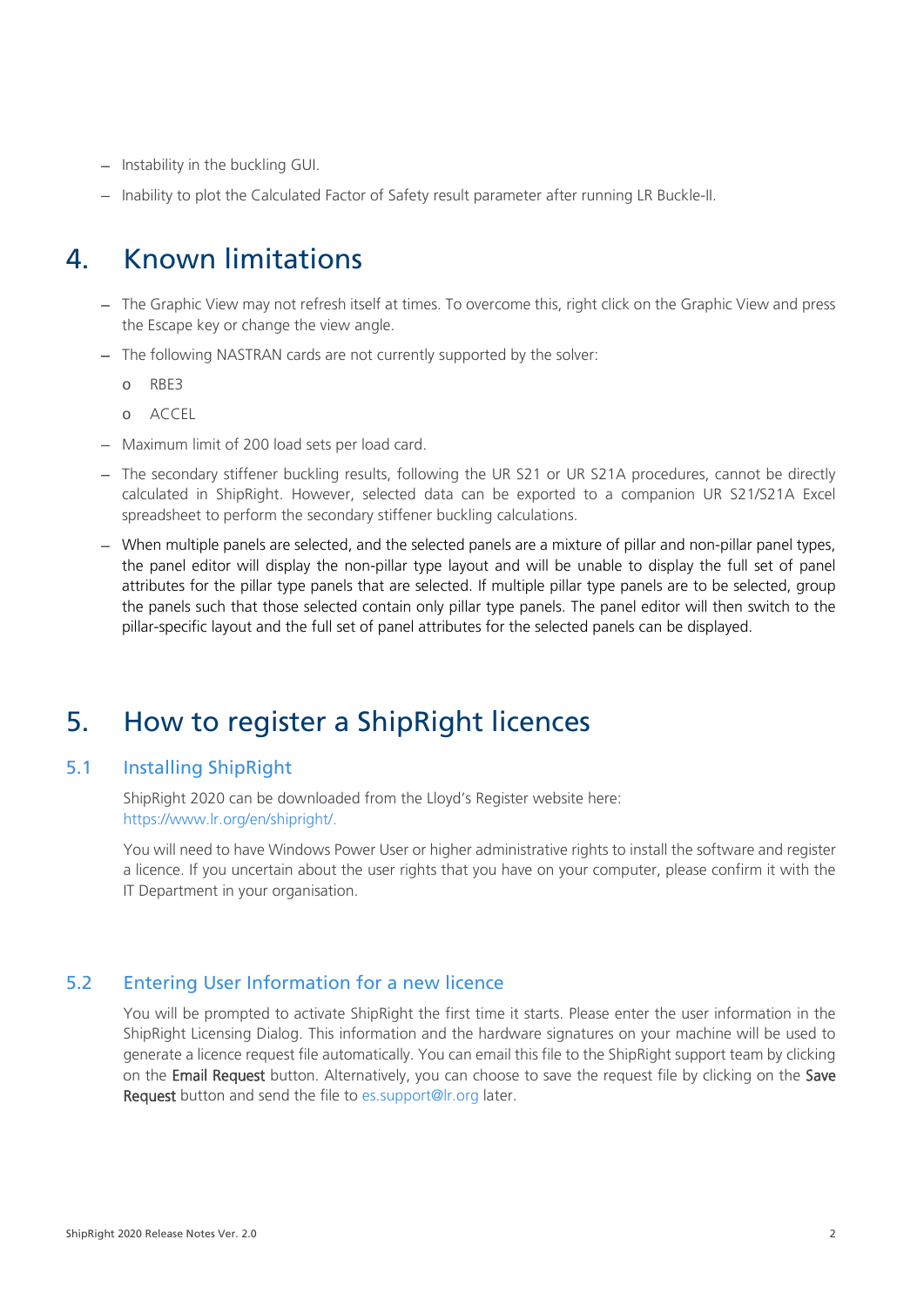| ShipRight Licencing                                                                                                                                                                                                                                                                                   | $\mathbf{x}$                                                                                                                                                                                                |
|-------------------------------------------------------------------------------------------------------------------------------------------------------------------------------------------------------------------------------------------------------------------------------------------------------|-------------------------------------------------------------------------------------------------------------------------------------------------------------------------------------------------------------|
| <b>ShipRight</b>                                                                                                                                                                                                                                                                                      |                                                                                                                                                                                                             |
| This copy of ShipRight is unlicensed                                                                                                                                                                                                                                                                  | The information below will be used to generate a licence request<br>file that should be sent to es.support@Ir.org. This can be emailed<br>directly via the button below or saved to disk and sent manually. |
| To request an evaluation licence, fill out the<br>form opposite and choose 'Email Request' to<br>apply via email. Alternatively you can 'Save<br>Request' if you wish to manually send the<br>*.request file to Lloyd's Register, or if you<br>do not have direct access to email or the<br>internet. | Full Name: *<br>Company: *<br><b>Address</b>                                                                                                                                                                |
| To purchase a licence, click the 'Purchase'<br>Licence' button and you will be taken to our<br>online ordering system where your order will<br>be processed. To enter a licence that you<br>have received, dick 'Activate Licence' and<br>you will be prompted to locate your *.licence<br>file.      | City: *<br>Post Code:                                                                                                                                                                                       |
| Should you have any queries please contact<br>our support team who will be able to assist<br>vou at:                                                                                                                                                                                                  | Country:<br>Fmail: *                                                                                                                                                                                        |
| es.support@lr.org<br>Alternatively, you can view frequently asked<br>questions on our website at:                                                                                                                                                                                                     | Phone:<br>Comments:                                                                                                                                                                                         |
| www.lr.org                                                                                                                                                                                                                                                                                            |                                                                                                                                                                                                             |
| This computer:                                                                                                                                                                                                                                                                                        | SOLIW800321                                                                                                                                                                                                 |
| Request filename: SOUW80032.                                                                                                                                                                                                                                                                          | .ShipRight.request                                                                                                                                                                                          |
| Activate Licence<br>Purchase Licence                                                                                                                                                                                                                                                                  | <b>Email Request</b><br>Save Request<br>Close                                                                                                                                                               |

**Note: The Comment area in the Licence Dialog is very useful for you to provide extra information. For example, if the licence is authorised by one of the LR local offices, you may provide the name of your contact here to reduce the processing time. By default, a 3 months usage period will be granted. If the software is paid for, you will receive a perpetual licence.**

#### <span id="page-6-0"></span>5.3 Activating a licence

The ShipRight support team will generate a licence file after receiving a licence request. Upon receiving the licence file, you should restart ShipRight and go to File > Registration in the main menu to bring back the Licensing Dialog. The licence file can be imported by clicking on the Activate Licence button. If the registration is successful, you will see a message showing the number of remaining days for time-limited licences:



If a perpetual licence is activated successfully you will see a message with no time limit: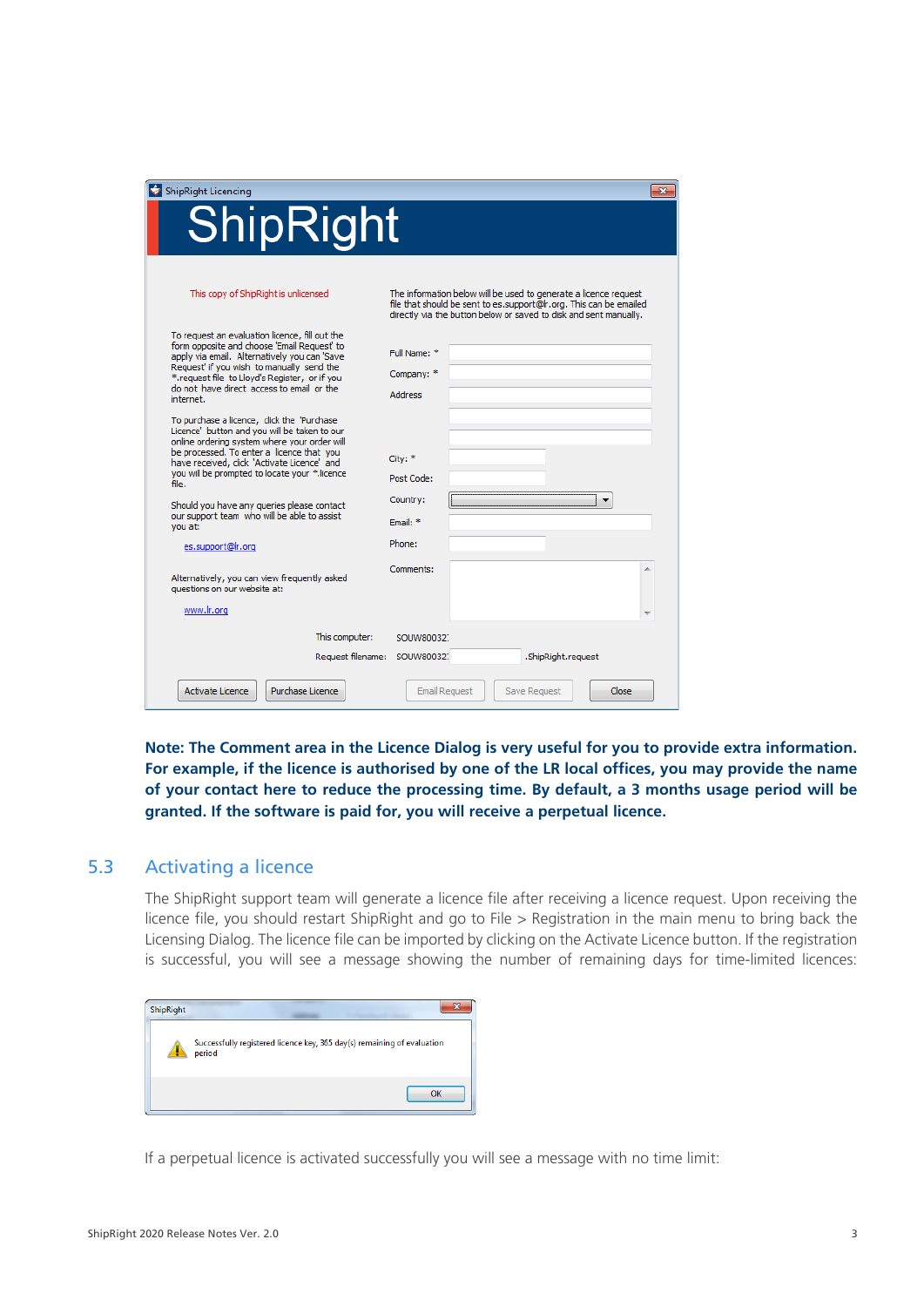| ShipRight |                                     |
|-----------|-------------------------------------|
|           | Successfully registered licence key |
|           | OK                                  |

#### <span id="page-7-0"></span>5.4 Checking the status of a licence

If you wish to check your licence status, please go to File > Registration in the main menu. The Licensing Dialog will now display information for registered licences:

| This copy of ShipRight is licensed |              | The information below will be used to generate a licence request<br>file that should be sent to es.support@ir.org. This can be emailed<br>drectly via the button below or saved to disk and sent manually. |   |  |
|------------------------------------|--------------|------------------------------------------------------------------------------------------------------------------------------------------------------------------------------------------------------------|---|--|
| Licence information:               |              |                                                                                                                                                                                                            |   |  |
| Name: ShipRight User               | Full Name: * | ShipRight User                                                                                                                                                                                             |   |  |
| Company: Your Company              | Company: *   | Your Company                                                                                                                                                                                               |   |  |
| Expiry Date: 10/02/2015            | Address      | Your Address                                                                                                                                                                                               |   |  |
|                                    | City: *      | <b>Tour City</b>                                                                                                                                                                                           |   |  |
|                                    | Post Code:   | Your Postmole                                                                                                                                                                                              |   |  |
|                                    | Country:     |                                                                                                                                                                                                            | ٠ |  |
|                                    | Email: *     | your Bemall.com                                                                                                                                                                                            |   |  |
|                                    | Phone:       |                                                                                                                                                                                                            |   |  |
|                                    | Comments:    |                                                                                                                                                                                                            |   |  |
|                                    |              |                                                                                                                                                                                                            |   |  |